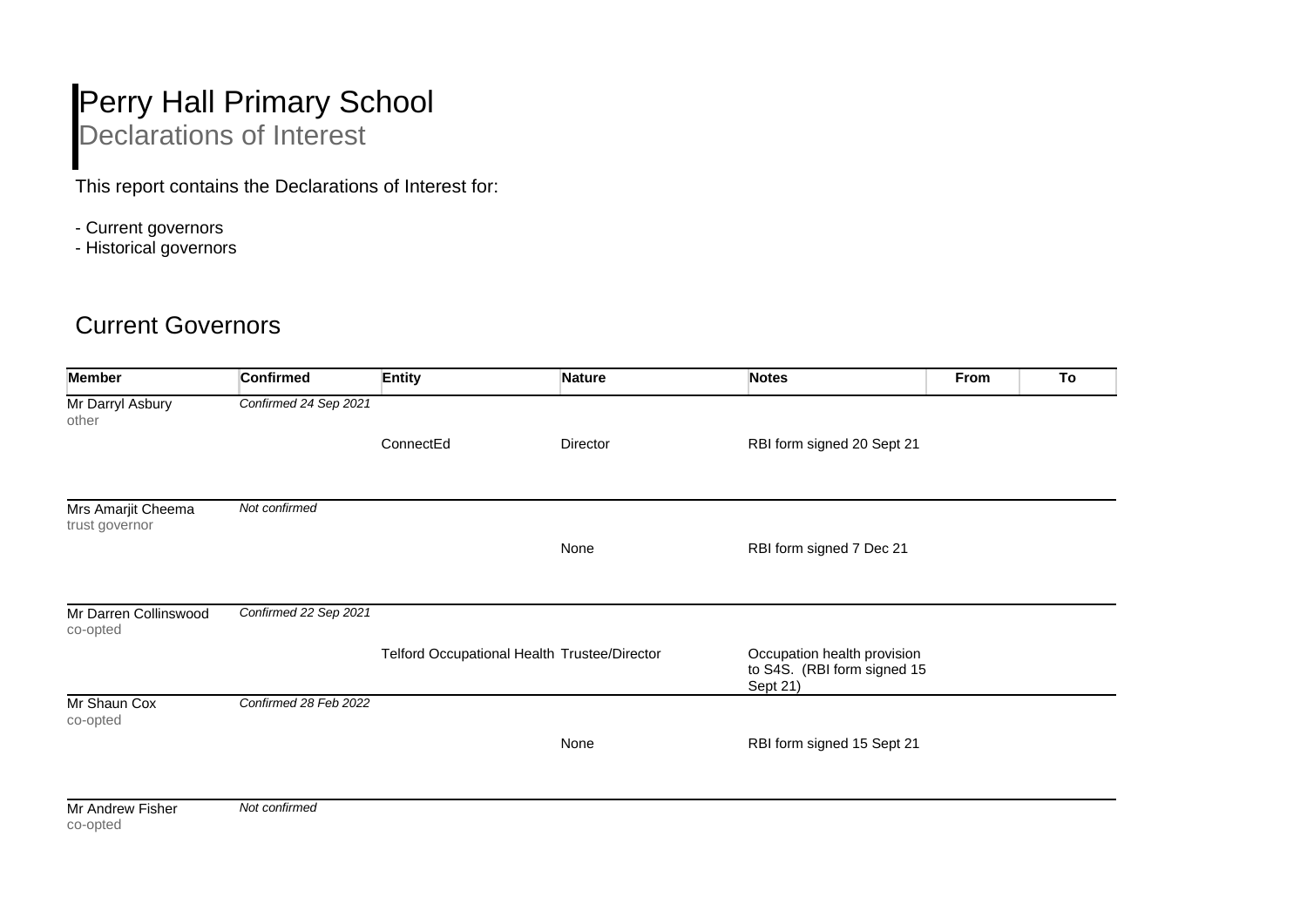Mrs Claire Gibbins headteacher *Confirmed 22 Sep 2021* None RBI form signed 15 Sept 21 Mrs Mandeep Kaur parent *Nothing to declare: Confirmed 19 Jan 2022* - - - Mrs Rakhvinder Kaur parent *Nothing to declare: Confirmed 11 Jan 2022* - - - Miss Rekha Kohli executive headteacher *Confirmed 2 Feb 2022* None 18 Oct 20 Mrs Mandy O'Rourke associate member *Confirmed 14 Sep 2021* Concept Education Services Property Services Support. RBI form signed Sept 21 Ltd **Director** Concept FM Ltd FM Support. Director Wood End Primary **Governor** Mr Sam Worton *Confirmed 22 Sep 2021*

staff

None RBI form signed 15 Sept 21

None 22 Sep 20